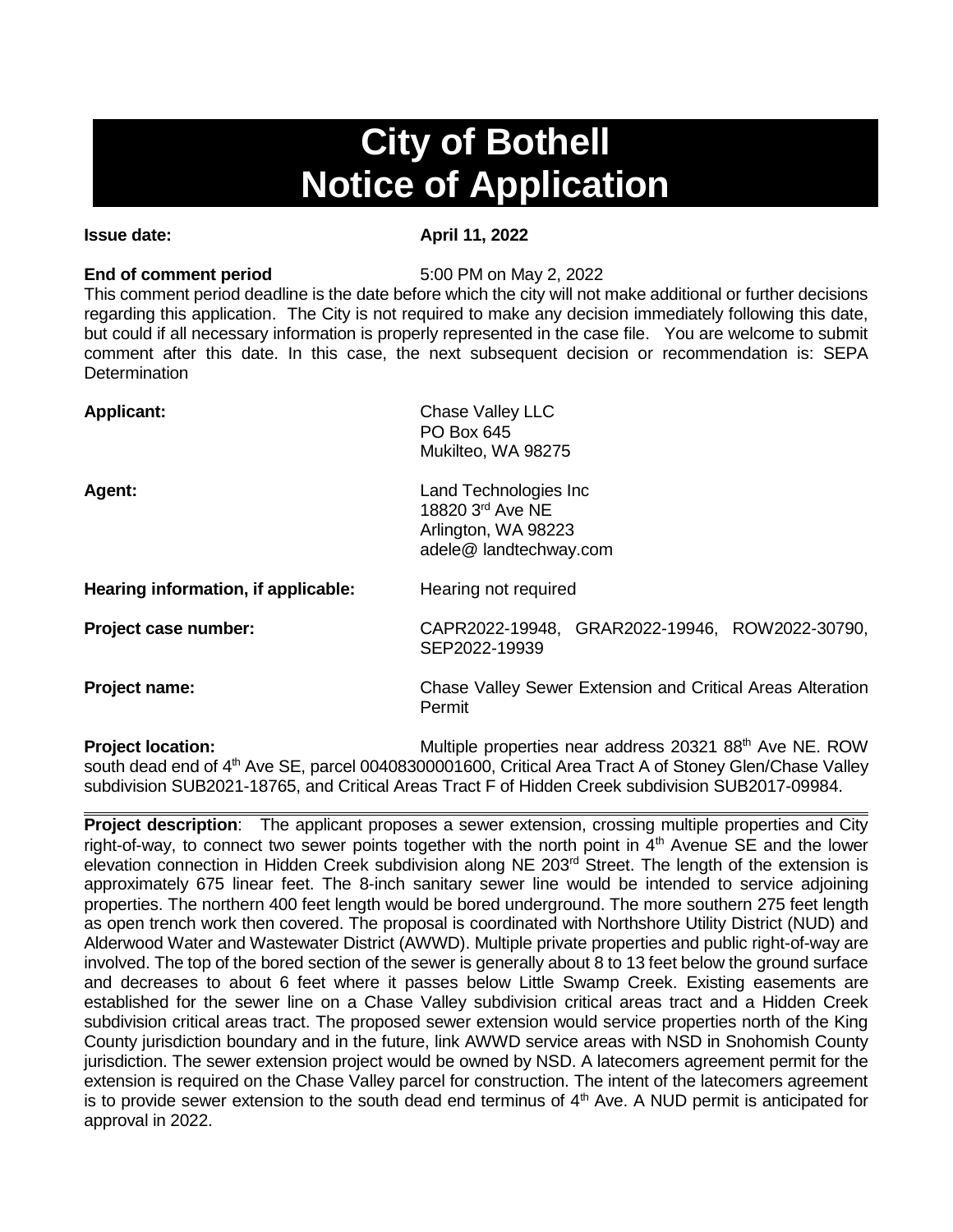A critical areas alteration permit is proposed to do the work in critical areas. The proposed boring creates no interruption of downstream movement of wood and gravel, would not have negative impacts to fish, and would be placed to result in the smallest impact to the Little Swamp Creek channel. A gangway bridge and temporary impacts are proposed for observations during work with temporary impacted areas proposed to be improved back to existing conditions at minimum. Mitigation plantings to improve the functions and values of the critical areas over the long term are proposed to off-set temporary and permanent critical areas impacts of the construction.

**Other permit applications pending with this application:** Grading and right-of-way permits.

### **Other permits approved or required, but not included with this application:** None

### **Special studies requested of the applicant at this time (RCW 36.70B.070):** None

**Existing documents that evaluate the impacts of the proposed project:** Storm Drainage Report, Geotechnical Report, Critical areas reports.

| <b>Application received:</b> | March 9, 2022 |
|------------------------------|---------------|
|                              |               |

## **Date application deemed complete:** March 21, 2022

A preliminary determination of consistency has not been made at the time of this notice. The following applicable development regulations will be used for project mitigation and consistency: Bothell Municipal Code Titles: 11-Administration, 12-Zoning, 14-Environment, City of Bothell Design and Construction Standards and Specifications, Imagine Bothell...Comprehensive Plan.

Every person has the right to comment on this project by submitting those comments in writing to Jones Sorensen, [Jones.Sorensen@bothellwa.gov](mailto:Jones.Sorensen@bothellwa.gov) – 425-806-6408 at the Department of Community Development within the comment period identified above. Those who may wish to receive notice of and participate in any hearings, and/or request a copy of the decision once made and any appeal rights may also submit such requests to the Department of Community Development.

Project files, plans and documents are available for viewing and/or copying (at the requestor's cost). To view records or request copies of documents please submit Public Records request via City [website.](https://bothellwa.mycusthelp.com/WEBAPP/_rs/(S(buo55z5nlwdya22dwvazlqaw))/SupportHome.aspx?sSessionID=&lp=2) Arrangements to view the documents will be made once the request is completed and are located at the Department of Community Development, Bothell City Hall, 18415 101<sup>st</sup> Ave NE, Bothell, WA 98011.